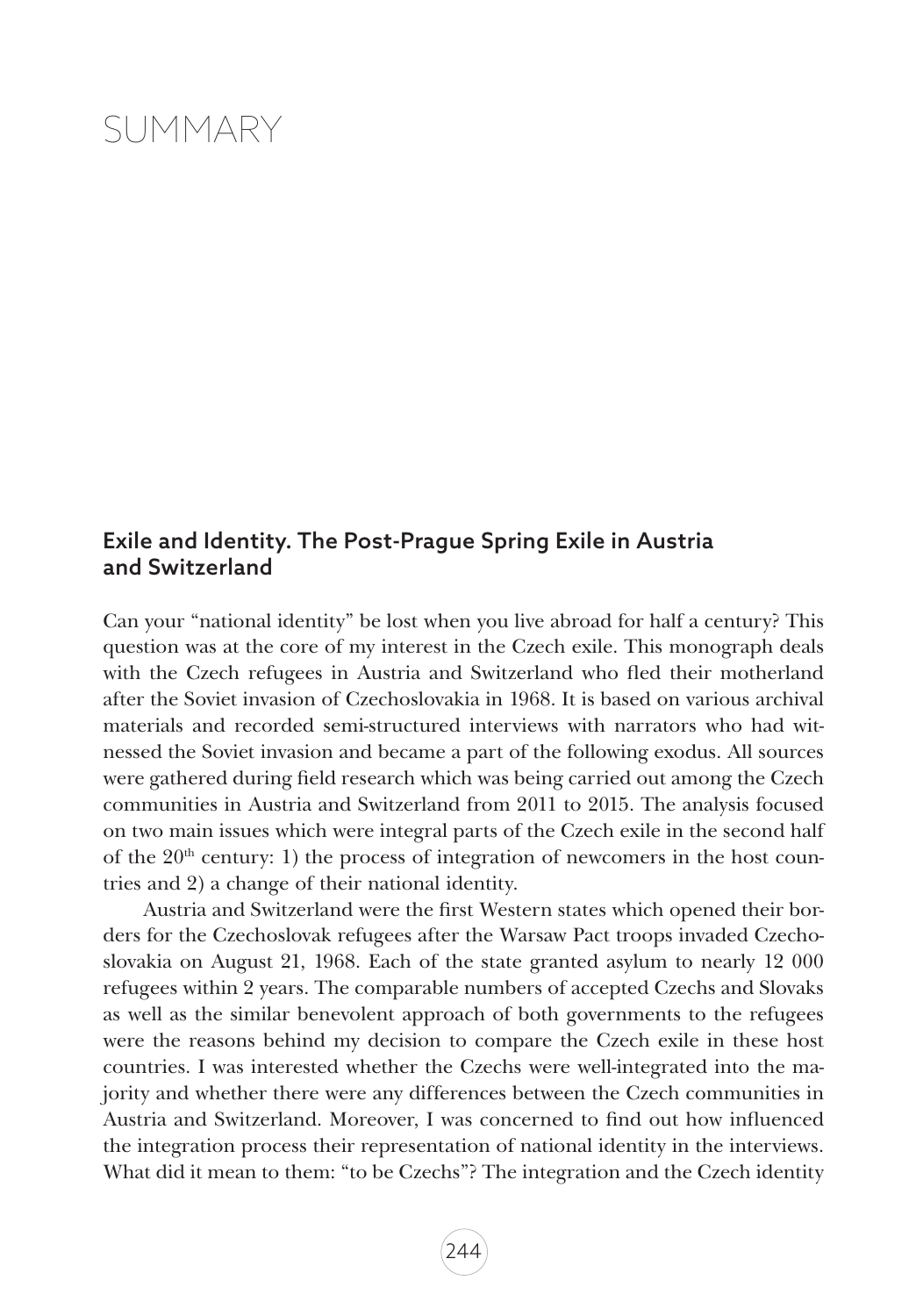as *a category of practise* had become the key issues of the book which was structured accordingly.

Chapter 2) deals with methodology and Chapter 3) with theoretical questions. I employed comparative method to analyse archival sources obtained in various archives (such as the Austrian State Archive, the Czech National Archives, or the Swiss Federal Archives) as well as a method of oral history to deal with the questions of national identity of Czechs living in exile. Chapters 4) is focused on a description of the Prague Spring, which was suppressed by the Soviet invasion, and the following exodus of Czechoslovak citizens to Austria and Switzerland. Chapter 5) is dedicated to the comparison of the integration process of newcomers. I applied a theory of professor Heckmann who divided the process of integration into 4 different categories – structural, cultural, social and identificational. Chapters 6 & 7) are focused on the recorded interviews and the analysis of the changes in a representation of the Czech national identity of the former refugees in the interviews. The last chapter of the monograph deals with the Czech identity as a *category of practise*.

Popularity of the reform movement called the Prague Spring in the West as well as a shock out of the invasion of the Warsaw Pact troops in Czechoslovakia, literally, opened the door for thousands of Czechs and Slovaks fleeing the country. The Austrian authorities registered 162 000 refugees within the first 2 weeks after the invasion. The key role in opening of borders for the Czechoslovak citizens played the Austrian Embassy in Prague led by the ambassador Rudolf Kirchschläger. Moreover, the Soviet troops followed Brezhnev´s orders to let people go because: *"Only the contra-revolutionaries would flee."* The borders remained open until October 9, 1969. Until then the stream of refugees had continued. People had been leaving the country mainly out of fear of uncertain future which was personified by the Soviet tanks in the streets of their cities and towns. Many people, especially the ones who had been persecuted in the past, took a risk, and left the country to build up a professional career in the free world. Altogether there were approximately 70 000 people who fled and stayed abroad at that time.

The Western societies and governments, especially the Swiss and Austrian one, manifested solidarity with oppressed nations and set liberal requirements for the Czechoslovak asylum seekers. As soon as they were given asylum, they were provided by accommodation and got access to the labour market. The biggest problem in the first phase of the integration process was the lack of language proficiency of the newcomers. Only 2.5% of them could speak fluently German (or French in case of the Francophone cantons of Switzerland). The refugees who were described by a Canadian observer as *"young, well-educated and skilled – precisely the type of immigrants Canada wanted"*, were highly motivated too. Despite the lack of necessary language skills most of them found a job within a month. It was due to the continuing economic boom in the West in the late 60s. All the factors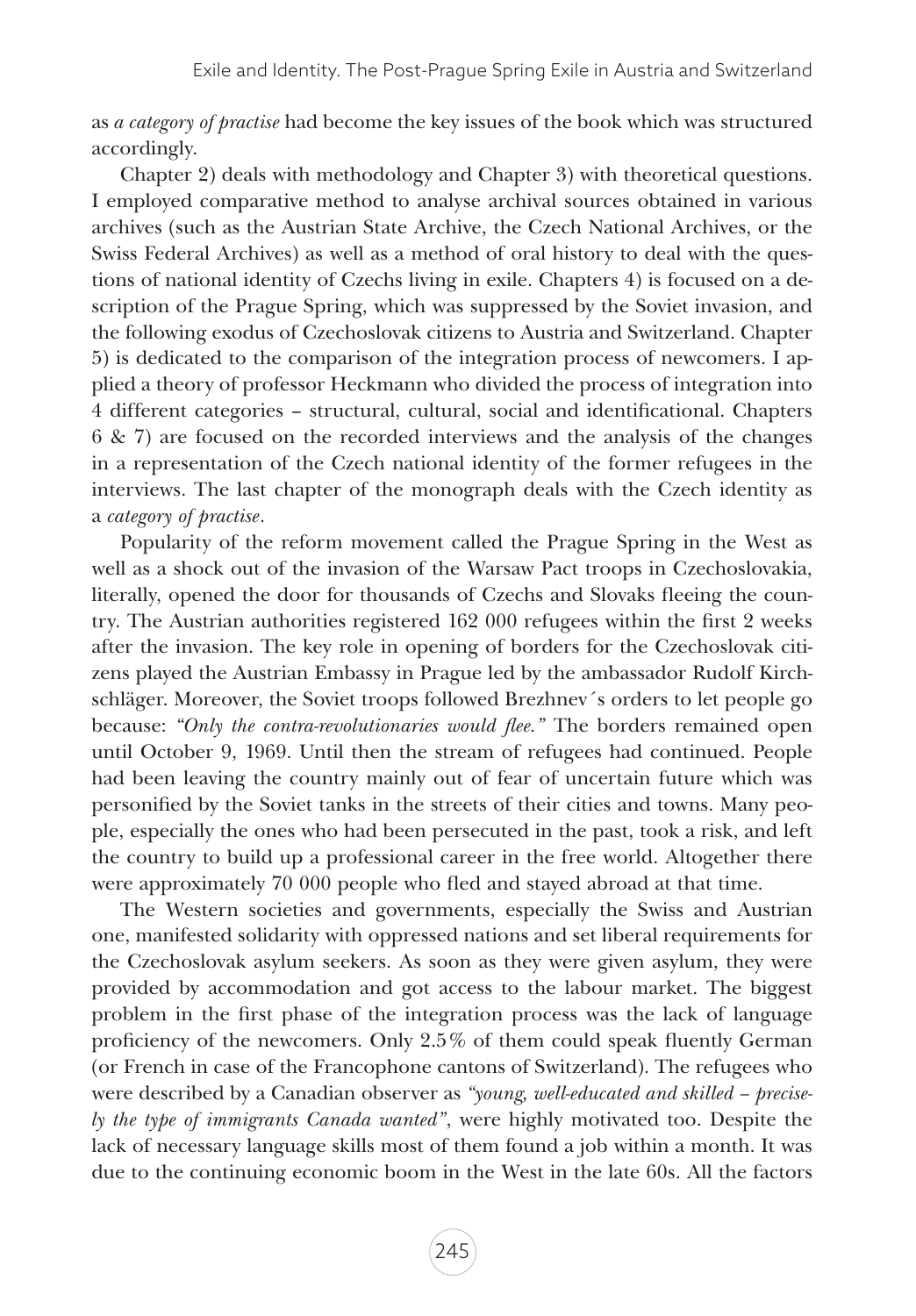(the skilled, educated, and motivated refugees as well as the benevolent migrant policy and enough workplaces) launched the successful integration process of the Czech refugees. Gradually – as the sociological surveys say – they got better education, appropriate jobs, and new friends too. The research conducted in early 90s among the Czech communities in Austria and Switzerland showed that most of the former Czechoslovak refugees had reached the socioeconomic status of the Austrian and Swiss majority. For instance, their children, the second generation of the refugees in Vienna, scored even higher in ranking of accomplishing the tertiary education  $(10.7 \%)$  than the German-speaking majority  $(7.7 \%)$ . All the data gathered during the field research confirmed that Czechs were successfully integrated in both host countries. Moreover, integration was fulfilled in all 4 dimensions presented in Heckmann's theory, including social identification. It meant the former refugees perceived the host countries as their new home and were proud of the citizenship they had acquired in the integration process. It happened 4 years after their arrival in the case of Austria and 12 years after their arrival in the case of Switzerland. The same findings suggested the interviews with narrators which were recorded in Austria and Switzerland in 2013 and 2014.

The last two chapters of the book deal with the Czech identity of the former refugees. I decided to apply concepts presented in the well-known article of Rogers Brubaker and Frederick Cooper: *Beyond Identity*. I did not intent to analyse national identity as a self-evident term but in Brubaker's words as the *"category of practise"*. I was interested in ways the Czech national identity was represented in interviews by narrators who were participants of the immigration wave in 1968. How did the former refugees understand a term: *"Czech identity",* and what narrations did they use to describe it? These were the fundamental questions. To make the findings more evident I substituted the concept of identity with terms of *identification* and *self-understanding*. These two concepts were used as the *categories of analysis*.

The analysis focused on two equally important issues in the interviews: 1) Identification of the former refugees with the Czechoslovakia, later the Czech Republic and 2) Identification of the former refugees with the Czech nation, especially with other members of the Czech diaspora. Even though there were 41 participants in the project, all the interviews consisted of narrations which had the same pattern thus allowing me to generalize the findings. The identification of refugees with Czechoslovakia, which was founded as the "national state" of Czechs and Slovaks, has considerably changed during their lifespan.

The narrators who were born between 1940 and 1950 always recollected Czechoslovakia with linkage to the Communist totalitarian regime which had ruled the country since 1948. Narratives describing their childhood in 50s were full of unspoken fear in families and recalled memories of various injustices they had witnessed. It changed when narrators were recalling their life in 60s. The time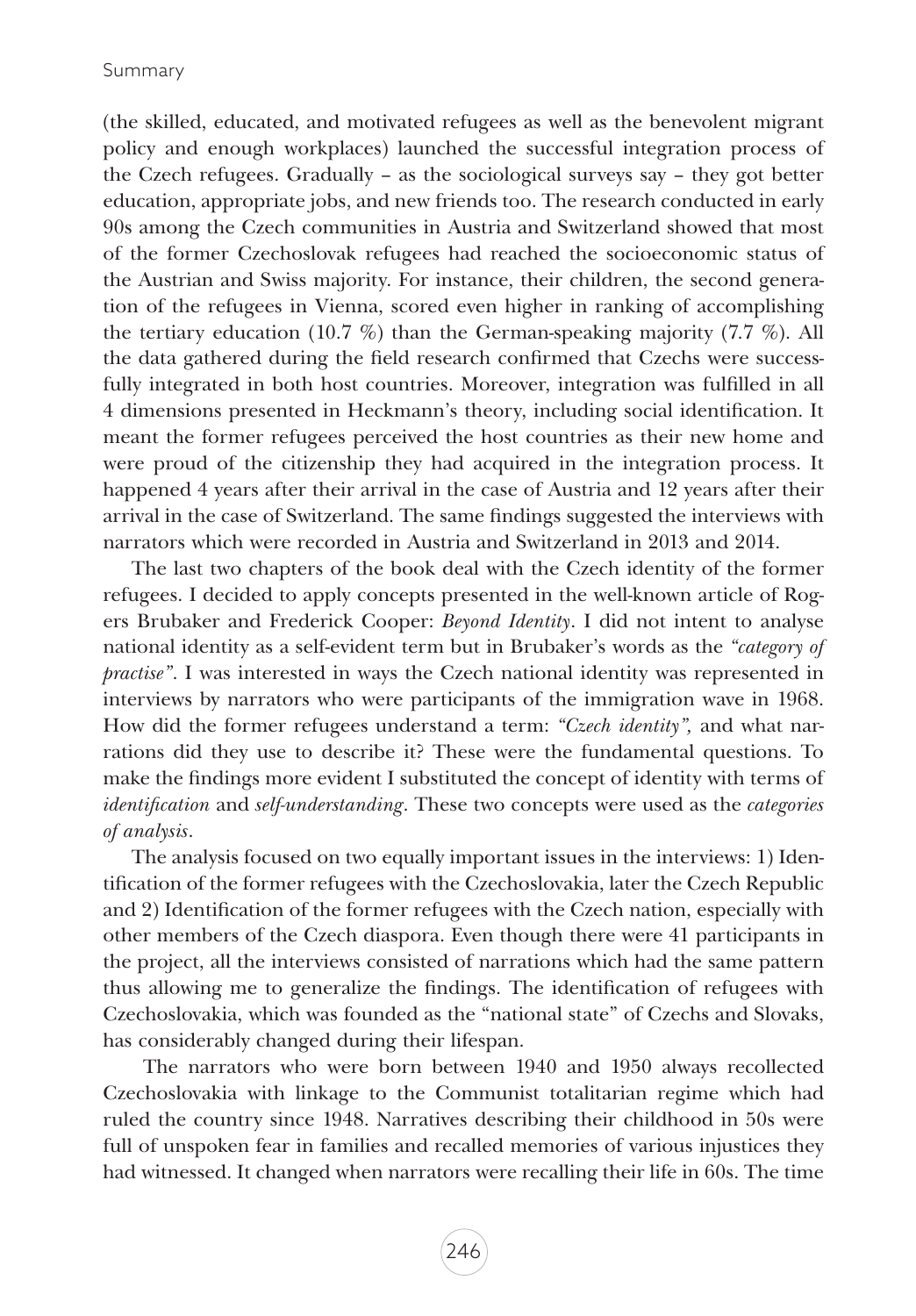was depicted as the "golden age" of narrators' lives which was nonetheless brutally interrupted by the Soviet invasion. The subsequent stories vividly described experiences with the Soviet troops in the cities of Czechoslovakia which eventually led the narrators to leave the country. At the beginning of their exile there were feelings of loss of the homeland which soon turned to anger due to the political situation in the country where all reforms of the Prague Spring were halted, and Alexander Dubcek had to step down in April 1969.

As the integration process was successfully taking place, Czechoslovakia was becoming more and more a foreign state for the former refugees. However, it changed once again after the Velvet Revolution in 1989 when Czechoslovakia became a democratic state. The borders opened and all narrators could return to restore ties to family members and friends who had stayed in the country. Despite the critical view of many narrators on the political situation, *identification* with their former motherland became stronger. It strengthened even more after the Czech Republic had joined the European Union. Nowadays many of the former refugees have dual citizenship and *identify with* the country of their origin.

The analysis of the interviews showed the same progress regarding *identification* with the Czech nation. At the beginning of the integration many refugees did not want to actively participate in the Czech national clubs or associations, which existed in Austria and Switzerland, partly due to fear of the Czechoslovak Secret Service agents who were known for infiltrating them, partly due to reluctance to any collective activity (which the Communist regime in Czechoslovakia had been enforcing). Instead, as they asserted in the interviews, they fully focused on establishing their new existence in the host countries. The already-existing Czech diaspora in Austria regarded this approach of the Czech newcomers as a "betrayal of the national cause" and refused further cooperation. This led the participants of the 1968 immigration wave to found their own associations. Eventually, it created a huge gap between the two generations of Czechs in Austria. Only after the fall of the Iron Curtain, when the Communist regime in Czechoslovakia collapsed, the gap slowly started to fade away.

The situation was different for Czechs who put down roots in Switzerland because the Czech community over there was very small (less than 200 active members) due to the strict immigration policy of the Swiss state before 1956. The arrival of 11 973 Czech asylum seekers meant "new blood" for the ageing local Czech community. Many new clubs and associations were established. One of the main ones was the Czech Sokol organisation which had the largest membership. However, many refugees favoured the integration into the Swiss majority to participation in the Czech clubs as was the case of the immigrants in Austria. It is estimated that only some 10% of them took an active part in the local Czech community. The rest focused on learning German or French language and getting appropriate jobs or education. In both countries the *identification* of the former